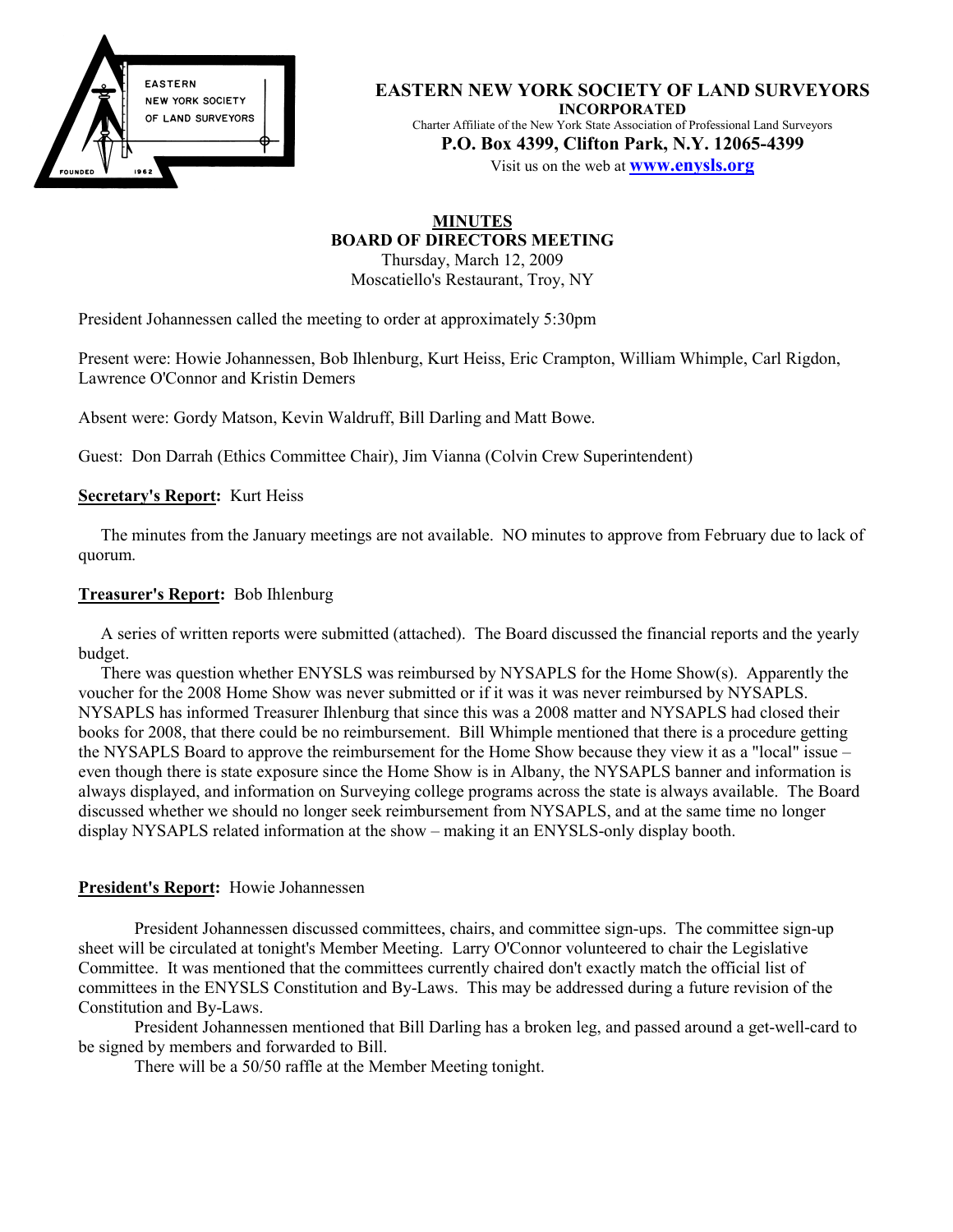#### **Executive Vice-President's Report:** Gordy Matson: No Report

#### **Vice-President's Report:** Kevin Waldruff – No Report

#### **Committee Reports:**

-----Standing Committees-----

Constitution & By-Laws: Bob Ihlenburg: Nothing to Report

Scholastic Development: Kristin Demers:

Paul Smith's night is still on schedule for April. Kristin will be handing around a company sign-up sheet for Shadow Day companies at the Member Meeting tonight. Bill Whimple will make arrangements at the same hotel as last year for the meeting and rooms. It is planned to have just a roundtable discussion with the students, and not to have an instrument demonstration or presenter like last year.

The following scholarships were awarded by ENYSLS in January:

Charles Hartnett Scholarship (\$500) - Zachary Kowasz – Ranger School ENYSLS Scholarship (\$500) - Zachary Kowasz – Ranger School ENYSLS Scholarship (\$500) - Montana Cassavaw – Ranger School ENYSLS Scholarship (\$500) - Patrick VanHaverbeke – Alfred State College ENYSLS Scholarship (\$250) - Adam Marris - MVCC

#### Ethics and Business Practices: Don Darrah:

Don Darrah was in attendance to discuss recent ethics issues. He will be sending a letter on ENYSLS Letterhead to the forestry company that recently sent around a letter offering boundary line locations. The longstanding general issue of forestry companies and loggers offering and performing such services was discussed by the board. The Ethics Committee will keep an eye on this issue in the future.

#### Continuing Education: Jody Lounsbury:

Bill Whimple reported that there was a great deal of interest in the OSHA-10 seminar. The committee proposed to run the seminar on April 6, 2009 at the offices of CHA in Albany, from 7am to 5pm. A motion was made by Kurt Heiss, seconded by Eric Crampton to charge \$100 for non-members and \$75 for members, with seating priority going to members, for the seminar. Motion passed. Bill will send out a sign-up e-mail ASAP and schedule the seminar.

Finance: Bill Darling: No Report

Membership: Gordy Matson: No Report

Legislative: No Report

Larry O'Connor was installed as Chair of this committee..

#### Program: Bill Whimple:

Future speakers and venues were discussed. Bill mentioned that Barb from Aerocon may be interested in giving a presentation. Jim Vianna offered to give a presentation on the Colvin Crew, possibly at the May meeting.

Public Relations: No Report

#### **EASTERN NEW YORK SOCIETY OF LAND SURVEYORS, INC.**

| President: C. Howard Johannessen    | <b>Matthew Bowe</b>  | 2010 | <b>Bill Darling</b> | 2011 | C. Howard Johannessen | 2012                                    |
|-------------------------------------|----------------------|------|---------------------|------|-----------------------|-----------------------------------------|
| Exec. Vice-President: Gordon Matson | Kevin Waldruff       | 2010 | Kurt Heiss          | 2011 | <b>Gordon Matson</b>  | 2012                                    |
| Vice-President: Kevin Waldruff      | William Whimple 2010 |      | Robert J. Ihlenburg | 2011 | Lawrence J. O'Connor  | 2012                                    |
| Secretary: Kurt Heiss               | Eric Crampton 2010   |      | Carl Rigdon         | 2011 | Kristin Demers        | 2013                                    |
| Treasurer: Robert J. Ihlenburg      |                      |      |                     |      |                       | <b>Past President - William Whimple</b> |

**Director N.Y. State Assoc. of Professional Land Surveyors - C. Howard Johannessen (518) 439-9981 Director N.Y. State Assoc. of Professional Land Surveyors - Gordon Matson (518) 783-6054** President's Address - P.O. Box 454, West Sand Lake, NY 12196 - cjohannessen@nycap.rr.com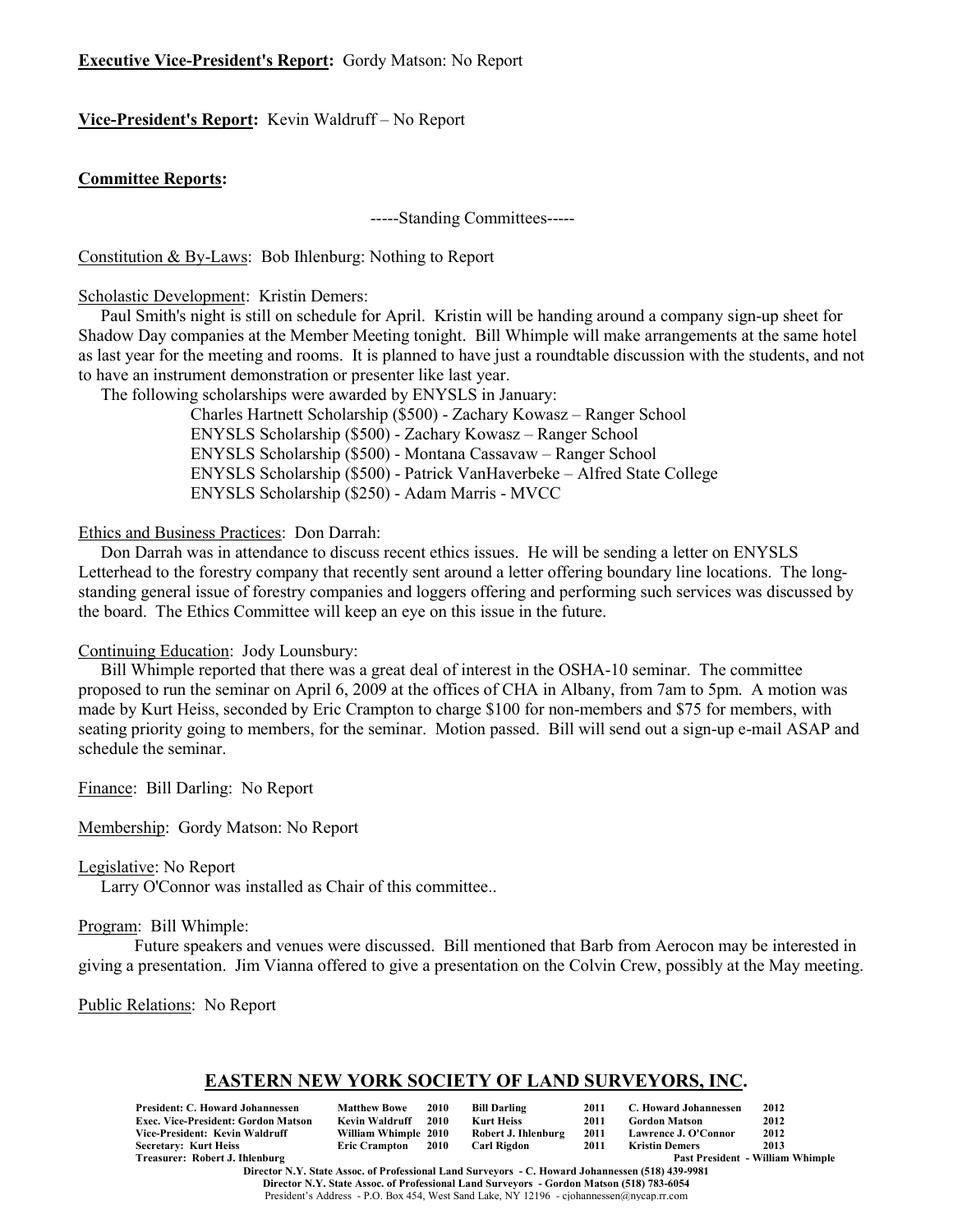-----Temporary and Ad-hoc Committees-----

#### Website and Archival Information: Kurt Heiss:

Secretary Heiss and Superintendent Vianna gave an update on the soon-to-be-online Colvin Crew Website

#### **Old Business:**

No Old Business

#### **New Business:**

NYSAPLS has requested that ENYSLS host a future conference – possibly one of the up-coming conferences at the Turning Stone Casino (2010, 2011). The Board quickly discussed the benefits an drawbacks of hosting a conference. President Johannessen will contact NYSAPLS and find out exactly which conference would be available, then the Board will further discuss the issue.

The Board discussed the ENYSLS insurance policy. Apparently the policy has lapsed. Finola Bianco (on hand for tonight's Member Meeting presentation) gave the Board some general information regarding coverages and insurance types available.

The Meeting was adjourned at 7:03pm

The next meeting of the ENYSLS Board of Directors will be held on Thursday, April 9<sup>th</sup>, 2009 in **conjunction with Paul Smith's Night.**

> Respectfully Submitted, Revised per BOD comments on May 25, 2009 **Kurt J. Heiss, LS ENYSLS Secretary** heisskj953@roadrunner.com

#### **EASTERN NEW YORK SOCIETY OF LAND SURVEYORS, INC.**

| <b>President: C. Howard Johannessen</b>    | <b>Matthew Bowe</b>  | 2010 | <b>Bill Darling</b> | 2011 | C. Howard Johannessen       | 2012                                    |
|--------------------------------------------|----------------------|------|---------------------|------|-----------------------------|-----------------------------------------|
| <b>Exec. Vice-President: Gordon Matson</b> | Kevin Waldruff       | 2010 | Kurt Heiss          | 2011 | <b>Gordon Matson</b>        | 2012                                    |
| Vice-President: Kevin Waldruff             | William Whimple 2010 |      | Robert J. Ihlenburg | 2011 | <b>Lawrence J. O'Connor</b> | 2012                                    |
| <b>Secretary: Kurt Heiss</b>               | Eric Crampton 2010   |      | Carl Rigdon         | 2011 | Kristin Demers              | 2013                                    |
| Treasurer: Robert J. Ihlenburg             |                      |      |                     |      |                             | <b>Past President - William Whimple</b> |

**Director N.Y. State Assoc. of Professional Land Surveyors - C. Howard Johannessen (518) 439-9981 Director N.Y. State Assoc. of Professional Land Surveyors - Gordon Matson (518) 783-6054** President's Address - P.O. Box 454, West Sand Lake, NY 12196 - cjohannessen@nycap.rr.com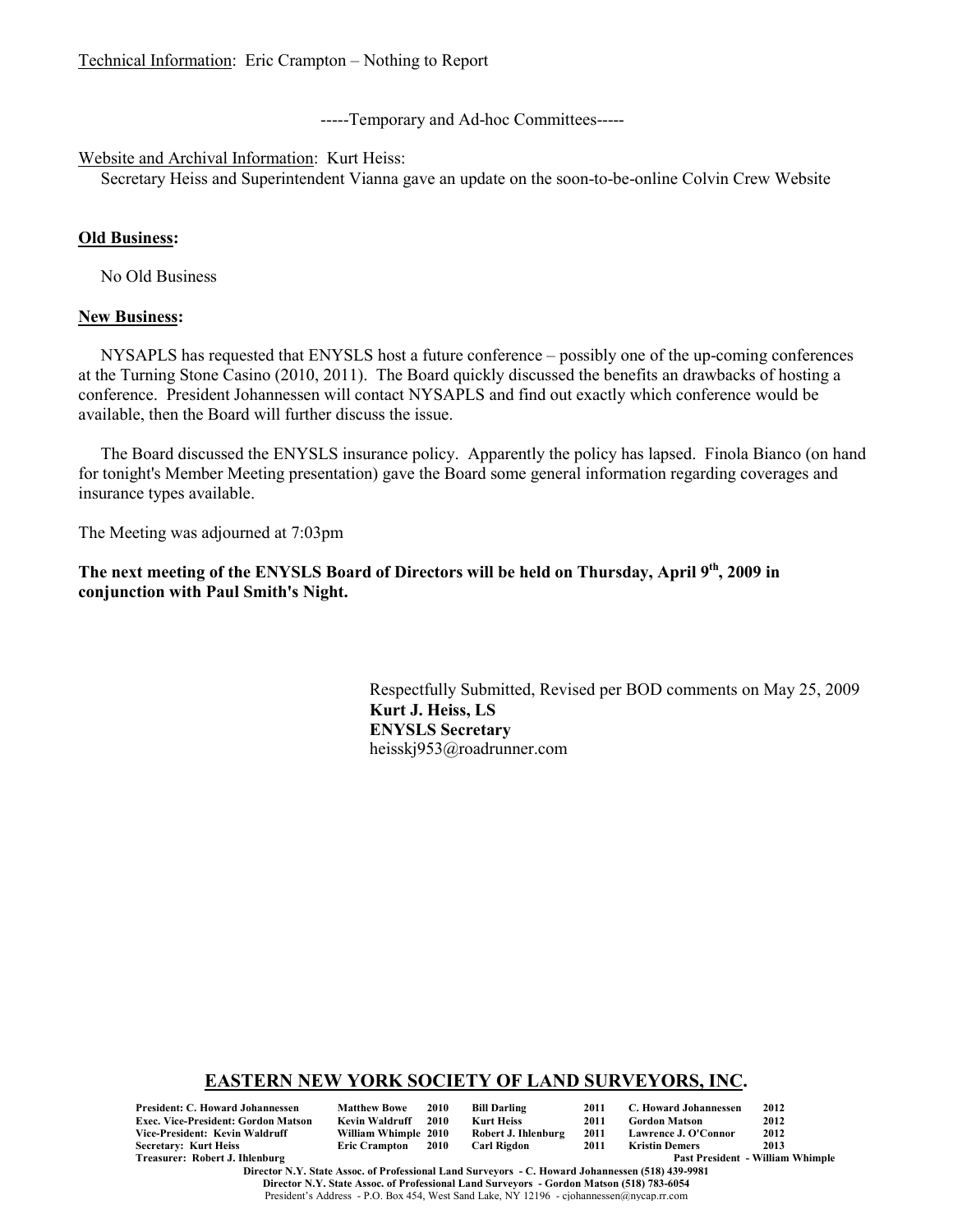#### 1:16 PM

03/12/09

**Accrual Basis** 

# Eastern New York Society of Land Surveyors, Inc Profit & Loss by Class<br>January through December 2008

|                                                                                                                                                                       | Unclassified                              | <b>TOTAL</b>                              |
|-----------------------------------------------------------------------------------------------------------------------------------------------------------------------|-------------------------------------------|-------------------------------------------|
| Ordinary Income/Expense<br>Income<br><b>Legacies &amp; Bequests</b><br><b>Membership Dues</b><br>Miscellaneous Income<br>Cash from dinner<br><b>Checks for dinner</b> | 75.00<br>3.450.00<br>1,000.00<br>4,850.00 | 75.00<br>3,450.00<br>1,000.00<br>4,850.00 |
| <b>Total Miscellaneous Income</b>                                                                                                                                     | 5,850.00                                  | 5,850.00                                  |
| <b>Program Fees</b><br>Raffle                                                                                                                                         | $-1,167.55$<br>283.00                     | $-1,167.55$<br>283.00                     |
| <b>Total Income</b>                                                                                                                                                   | 8,490.45                                  | 8,490.45                                  |
| Expense<br><b>Bank Service Charges</b><br><b>Check Purchase</b>                                                                                                       | 67.35                                     | 67.35                                     |
| <b>Total Bank Service Charges</b>                                                                                                                                     | 67.35                                     | 67.35                                     |
| <b>Contributions</b><br>Miscellaneous<br><b>Postage and Delivery</b><br><b>Program Expense</b>                                                                        | 247.05<br>12,950.71<br>52.00              | 247.05<br>12,950.71<br>52.00              |
| <b>Schplarship Awards</b><br>Program Expense - Other                                                                                                                  | 3,000.00<br>5,475.00                      | 3,000.00<br>5,475.00                      |
| <b>Total Program Expense</b>                                                                                                                                          | 8,475.00                                  | 8,475.00                                  |
| <b>Supplies</b><br>Marketing<br>Web Site<br>Supplies - Other                                                                                                          | 1,318.15<br>189.00<br>114.88              | 1,318.15<br>189,00<br>114.88              |
| <b>Total Supplies</b>                                                                                                                                                 | 1,622.03                                  | 1,622.03                                  |
| <b>Travel &amp; Ent</b><br>Meals<br><b>Directors Meeting</b><br>Meals - Other                                                                                         | 229.25<br>4,552.40                        | 229.25<br>4,552.40                        |
| <b>Total Meals</b>                                                                                                                                                    | 4.781.65                                  | 4.781.65                                  |
| <b>Total Travel &amp; Ent</b>                                                                                                                                         | 4,781.65                                  | 4,781.65                                  |
| <b>Total Expense</b>                                                                                                                                                  | 28,195.79                                 | 28,195.79                                 |
| Net Ordinary Income                                                                                                                                                   | $-19,705.34$                              | $-19,705.34$                              |
| Net Income                                                                                                                                                            | $-19,705.34$                              | $-19,705.34$                              |
|                                                                                                                                                                       |                                           |                                           |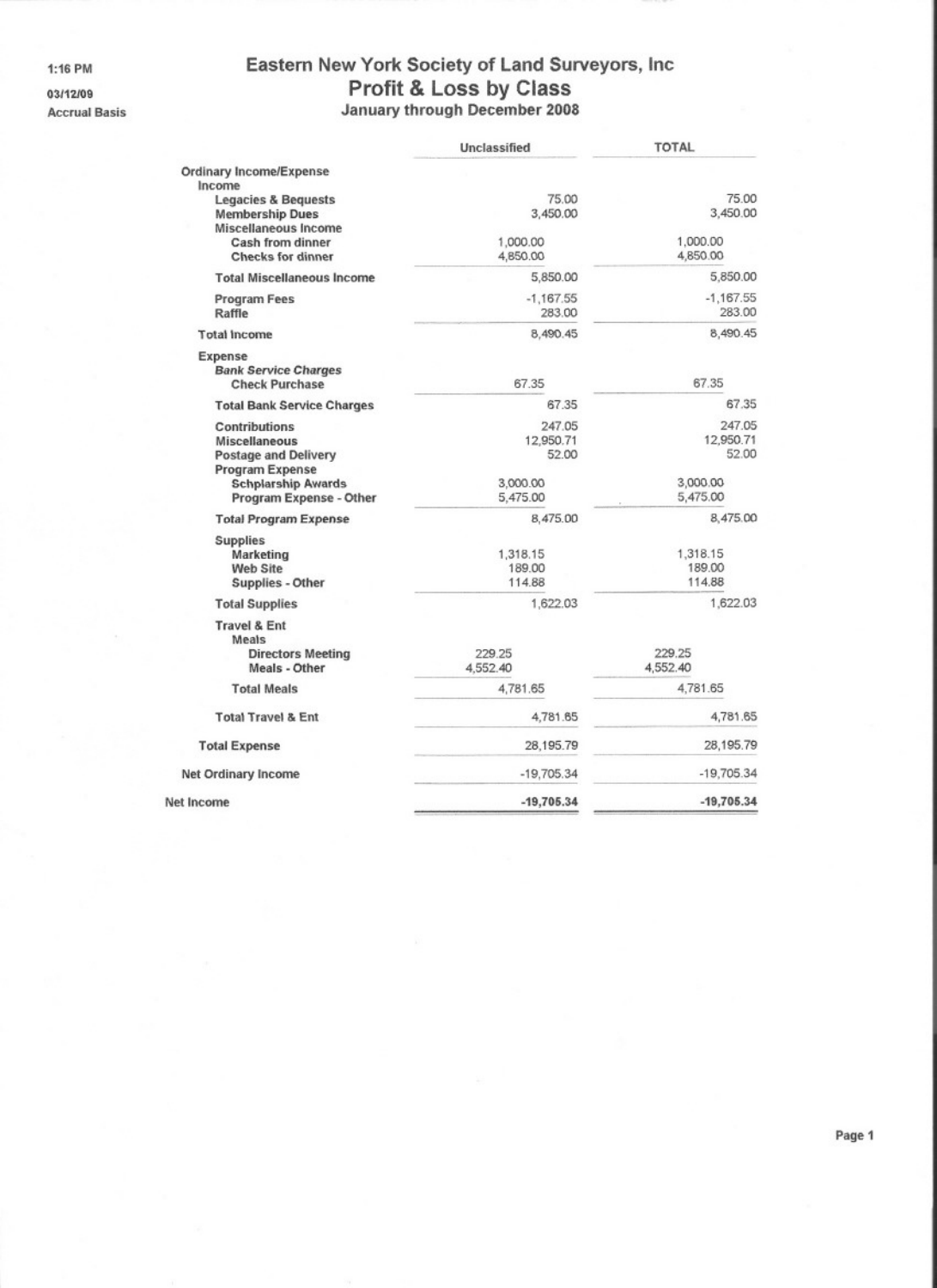### 6:55 AMEastern New York Society of Land Surveyors, Inc 03/12/09Profit & Loss Detail January 1 through March 12, 2009

| <b>Ordinary Income/Expense</b>                |                                   |     |                               |  |                                  |          |               |       |  |  |
|-----------------------------------------------|-----------------------------------|-----|-------------------------------|--|----------------------------------|----------|---------------|-------|--|--|
| Total Cash from dinner<br><b>Total Income</b> | Total Checks for dinner           |     | 275.00<br>675.00<br>950.00    |  |                                  |          |               |       |  |  |
|                                               |                                   |     |                               |  |                                  |          |               |       |  |  |
| <b>Expense</b>                                |                                   |     |                               |  |                                  |          |               |       |  |  |
| <b>Licenses</b> and Permits                   |                                   |     |                               |  |                                  |          |               |       |  |  |
| Check                                         | 1/9/2009                          | 124 | TIMES UNION                   |  | PARKING PERMIT                   |          | Checking Acc. | 10.00 |  |  |
|                                               | <b>Total Licenses and Permits</b> |     |                               |  |                                  |          | 10.00         | 10.00 |  |  |
| Program Expense                               |                                   |     |                               |  |                                  |          |               |       |  |  |
|                                               | Scholarship Awards                |     |                               |  |                                  |          |               |       |  |  |
| Check                                         | 1/9/2009                          | 127 | ZACHARY KOWASZ                |  | 2009 SCHOLA                      |          | 500.00        |       |  |  |
| Check                                         | 1/9/2009                          | 128 | MONTANA COSSAUAW              |  | 2009 SCHOLA                      |          | 500,00        |       |  |  |
| Check                                         | 2/25/2009                         | 131 | Patrick Van Marer             |  | 2009 AWARD 500.00                |          |               |       |  |  |
| Check                                         | 2/25/2009                         | 132 | Adam Marris Mohaw             |  | 2009 AWARD 250.00<br>HARTNETT SC |          | 500.00        |       |  |  |
| Check                                         | 2/25/2009                         | 133 | ZACHARY KOWASZ                |  |                                  |          |               |       |  |  |
| <b>Total Scholarship Awards</b>               |                                   |     |                               |  |                                  |          | 2,250.00      |       |  |  |
|                                               | Program Expense - Other           |     |                               |  |                                  |          |               |       |  |  |
| Check                                         | 1/9/2009                          | 126 | <b>VIANNA</b>                 |  | <b>COLVIN CREW</b>               | 448.00   |               |       |  |  |
|                                               |                                   |     |                               |  |                                  |          |               |       |  |  |
|                                               | <b>Total Program Expense</b>      |     |                               |  |                                  |          | 2,698.00      |       |  |  |
| Supplies<br>Marketing                         |                                   |     |                               |  |                                  |          |               |       |  |  |
| Check                                         | 1/9/2009                          | 123 | CLIFTON PARK CONV TABLE RENTA |  |                                  |          | 75.60         |       |  |  |
| 75.60                                         |                                   |     |                               |  |                                  |          |               |       |  |  |
| <b>Total Marketing</b>                        |                                   |     |                               |  |                                  | 75.60    |               |       |  |  |
| <b>Total Supplies</b>                         |                                   |     |                               |  |                                  |          | 75.60         |       |  |  |
| Travel & Ent                                  |                                   |     |                               |  |                                  |          |               |       |  |  |
| Entertainment                                 |                                   |     |                               |  |                                  |          |               |       |  |  |
| Check                                         | 1/9/2009                          | 125 | <b>JODY LOUNSBURY</b>         |  | HOSPITALITY                      | 750.00   |               |       |  |  |
| Check                                         | 2/19/2009                         | 130 | Albany Beverage               |  |                                  | 492.02   |               |       |  |  |
| <b>Total Entertainment</b>                    |                                   |     |                               |  |                                  |          | 1,242.02      |       |  |  |
|                                               |                                   |     |                               |  |                                  |          |               |       |  |  |
| Meals                                         |                                   |     |                               |  |                                  |          |               |       |  |  |
| Check                                         | 1/9/2009                          | 129 | Factory Eatery                |  | JANUARY MEM                      |          | 814.26        |       |  |  |
| Check                                         | 1/9/2009                          | 129 | Factory Eatery                |  | DEPOSIT CHA                      | 1,064.26 | 250.00        |       |  |  |
| <b>Total Meals</b><br>Total Travel & Ent      |                                   |     |                               |  | 2,306.28                         |          |               |       |  |  |
|                                               |                                   |     |                               |  |                                  |          |               |       |  |  |
|                                               |                                   |     |                               |  |                                  |          | 5,089.88      |       |  |  |
| <b>Total Expense</b>                          |                                   |     | W                             |  | $-4,139.88$                      |          |               |       |  |  |
| <b>Net Income</b>                             |                                   |     |                               |  |                                  |          |               |       |  |  |
|                                               |                                   |     |                               |  |                                  |          |               |       |  |  |

**BALANCE IN CHECK BOOK \$2195.58**